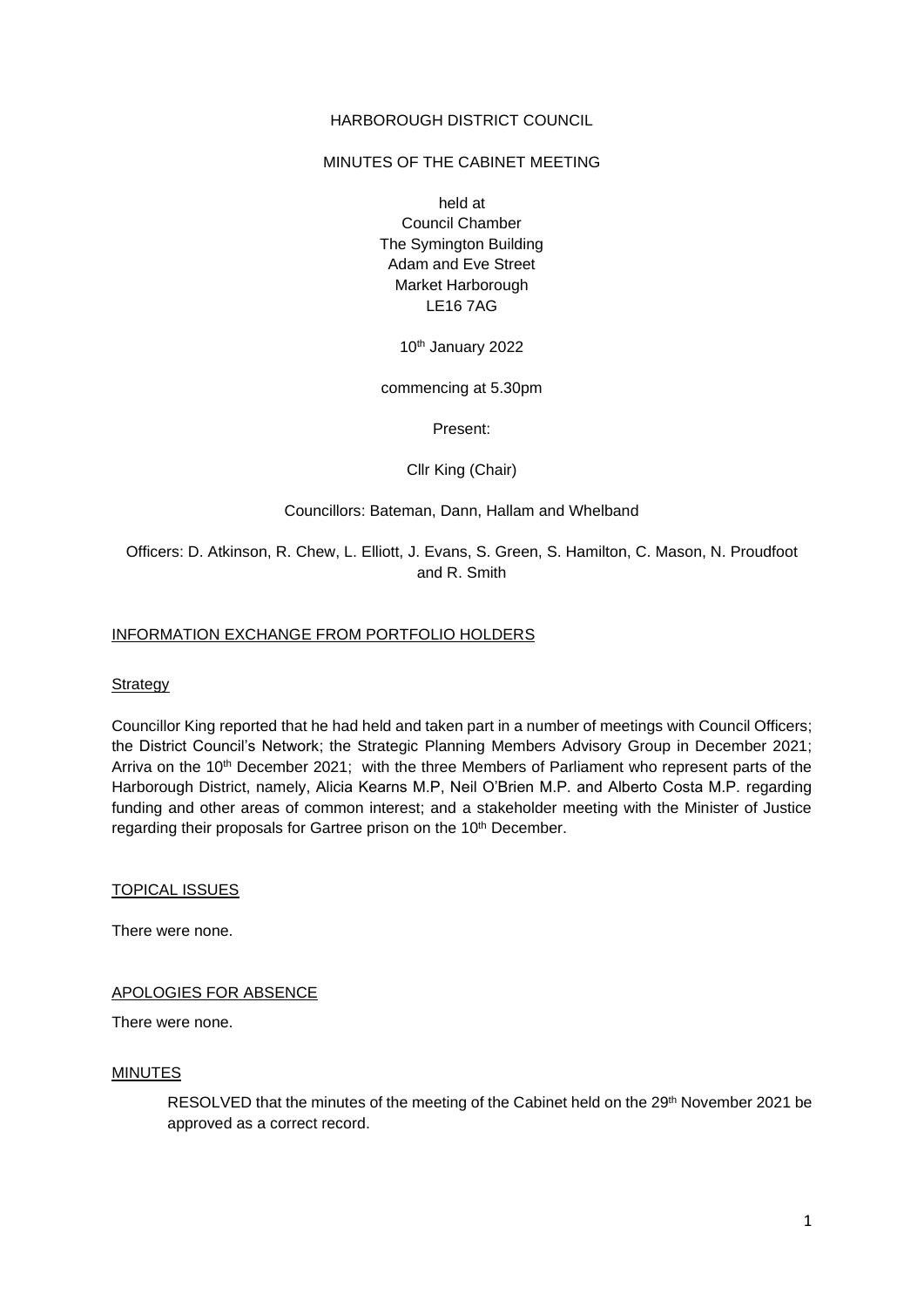# DECLARATION OF MEMBERS' INTERESTS

There were none.

# BUDGET 2022/23 AND MEDIUM-TERM FINANCIAL STRATEGY (2023/24 TO 2026/27 MTFS)

The Cabinet considered the draft Budget 2022/23 and the Medium Term Financial Strategy (2023/24 to 2026/27 (MTFS), including potential budgetary implications of the government's provisional settlement, implications for Council Tax and consequential application of reserves.

In February 2021, the Council approved the 2021/22 Budget and MTFS. In respect of the 2021/22 Budget the key points to note are that this included: service net expenditure of £13.1m; budget requirement of £13.8m; Council Tax (Band D) of £172.97; and to balance the budget, a net contribution from revenue reserves of £1.9m.

During 2020, it was established that the Council was facing a circa £4m annual budget gap. To help to close this gap, the Council undertook a budget review programme, based on the principles of zerobased budgeting, called Budget Challenge 2025 (BC25). The programme started in early Autumn 2020, closed in the summer of 2021, and reported to Cabinet in September 2021. Every Council service was reviewed and by 2024/25 the annual saving will be £3.1m. The Portfolio Holder commented on the remarkable achievements which had been made and asked for thanks to be passed on to everyone involved.

In addition to the budget challenge process, the Council has continued to be impacted by the Coronavirus pandemic (CV19); this has included delivering services in new and innovative ways to ensure that it remains at the centre of serving its local community. In addition, the Council has also continued to deliver all "business as usual" activity, commence a review of its Corporate Plan and operating model and start the development of both a Young Persons and Rural Strategies.

The Financial Performance 2021/22 report had been recently discussed and is showing a net overspend of £107k. This overspend is due to a number of both positive and negative variances, but the main negative variances are in relation to the pay award and underachievement in Car Parking income. This demonstrates that the Council continues to face a significant financial challenge to meet its ambitions of financial resilience and sustainability over the medium-term.

When the Council approved the 2021/22 budget and MTFS; the 2021/22 "Net Direct Cost of Services" was £12.2m. During the last year there have been some minor budget adjustments and the Updated 2022/23 Base Budget is £12m.

However, the 2022/23 draft budget has been based on the Budget Setting Principles report agreed by Cabinet in November 2021 and other subsequent changes. This gives the following key budgetary items in respect of 2022/23:

- Net Direct Cost of Services of £10.9m
- (a net saving of £1.2m compared to the 2022/23 budget approved in February 2021)
- Capital financing of £506k (a net saving of £406k compared to the 2022/23 budget approved in February 2021)
- which gives a 2022/23 Draft Budget Net Expenditure is £11.4m.

The final two tranches of BC25, and the resulting savings, were approved by Cabinet in September and these are incorporated into the 2022/23 Budget and MTFS (2023/24 to 2026/27).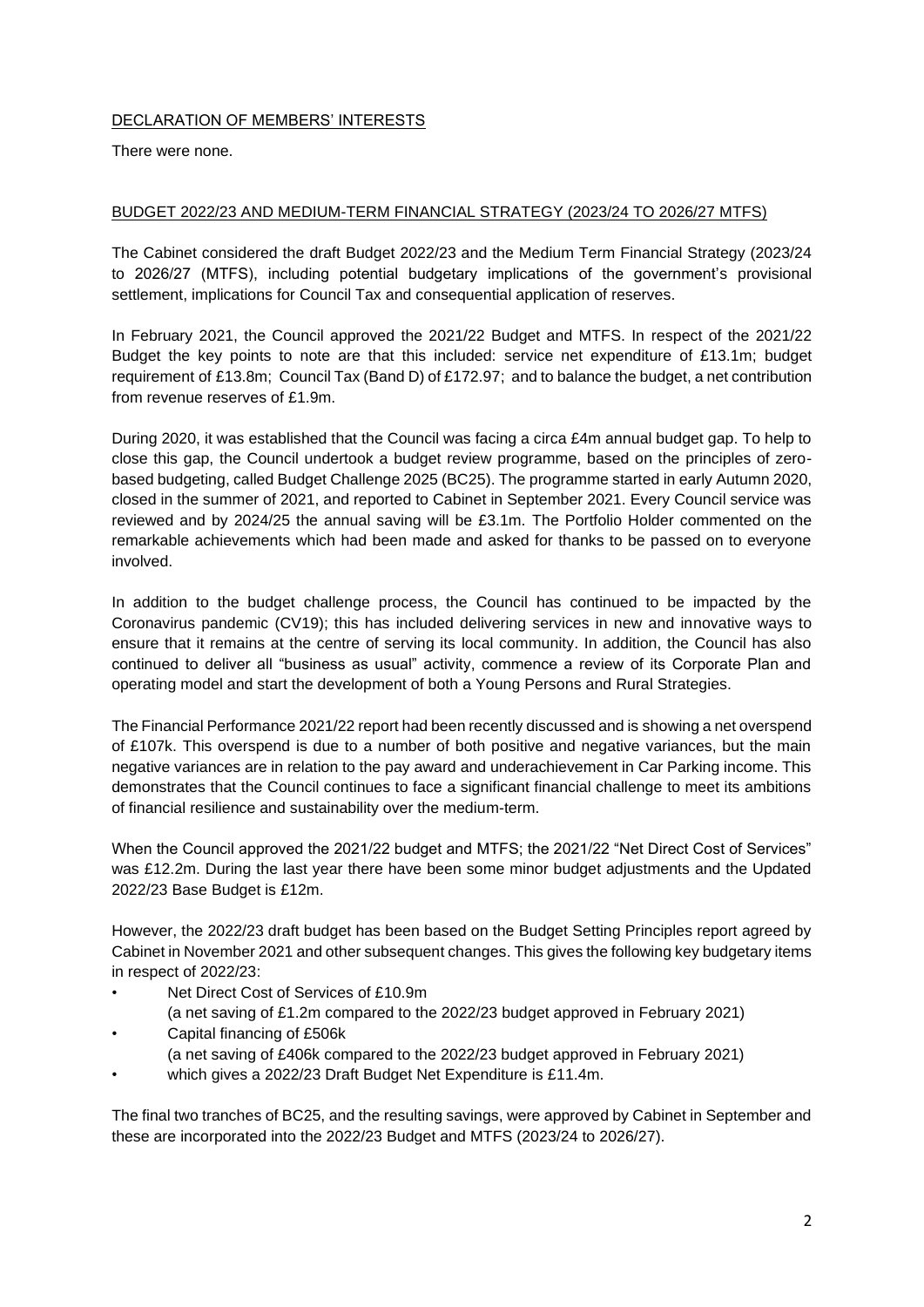In relation to Car Parking, the 2021/22 Quarter 2 financial performance is forecasting a net income of £775k; some £358k (31%) less than budget. Considering this, it is currently anticipated that it is unlikely that, post CV19, that car parking usage will recover any-time-soon to pre-CV19 levels.

In December 2020, Council approved a 2021/22 increase in the Garden Waste fee to £55.00. As at the end of Quarter 2 of 2021/22, the financial forecast was showing a deficit variance of £21k against a budget of £1.1m (1.1%); and the number of customers is 19,589, 2% down compared to that originally estimated.

Regarding employment related costs, the national employer was taking part in national pay bargaining in respect of the 2021/22 pay award and it was recommended that the following increases are applied in respect of pay inflation: 2022/23; 1.75%, giving a cost of £164k; 2023/24 & 2024/25;2%, giving an annual cost of £189k and 2025/26 & 2026/27;2.5%, giving an average annual cost of £254k.

In relation to the New Homes Bonus (NHB), in the December Provisional Settlement, a total NHB allocation of £2.3m was announced; this being made-up of: £1.8m; a 1-year allocation of NHB, with no future legacy payments; and £557k; being past years legacy payments.

The Council Tax Base (CTB) was approved by Council in December. The methodology followed allows for respective changes in property numbers based on current known properties and planning intelligence in respect of future development. For 2022/23, the approved CTB (Band D equivalent) is 37,389.4 (2021/22, 36,356.1); this is an increase of 1,033.3 (2.84%).

To provide an estimate for future years, it is recommended that the future years CTB rates reflect the planned growth rates based on the 5-Year Housing Land Supply. The estimated growth rates are: 2023/24 increase over 2022/23; 2.51%; 2024/25 increase over 2023/24; 2.17%; 2025/26 increase over 2024/25; 1.71%; and 2026/27 increase over 2025/26; 1.71%.

With regards to Council Tax (CT), Council Tax (CT); in Decembers Provisional Settlement, it was confirmed that Councils are permitted to increase their Council Tax by the higher of 1.99% or £5.

The Councils Consolidated Draft Budget 2022/23 and MTFS (2023/24 to 2026/27) is summarised in Table 5 to the report with the detailed budget and MTFS being shown at Appendix 1 to the report and the detailed service budgets being shown at Appendix 2. After reflecting the budget challenge 2025 changes (3.3), and budget principles; including: service-related changes, non-service funding and council tax and business rates, there is no forecast budget gap for 2022/23; however a £551k gap does start to appear in 2025/26 and increases to £1.6m by 2026/27. The main reasons for this gap are a combination of future years pay award, additional costs relating to the Waste/Environment contract and the expectation of a future deficit on the collection fund.

Cabinet approved a new approach to Reserves management in November 2020 that included a Reserves Strategy which included: A minimum level of reserves at 20% of net expenditure (Service Expenditure & Minimum Revenue Provision); the establishment of earmarked reserves based on strategic groupings and the reallocation of "excess" General Fund to these new strategic groupings.

The capital programme, as well as including specific projects (i.e. Welland Park toilets, Frank Whittle Monument and essential works relating to The Symington Building) also includes provisional amounts in respect of the following :-

A cemetery in Market Harborough. The Market Harborough cemetery has only 2-years capacity remaining. A project is underway to establish alternative provision and an outline capital programme bid amount of £1m has been included in case new land is needed.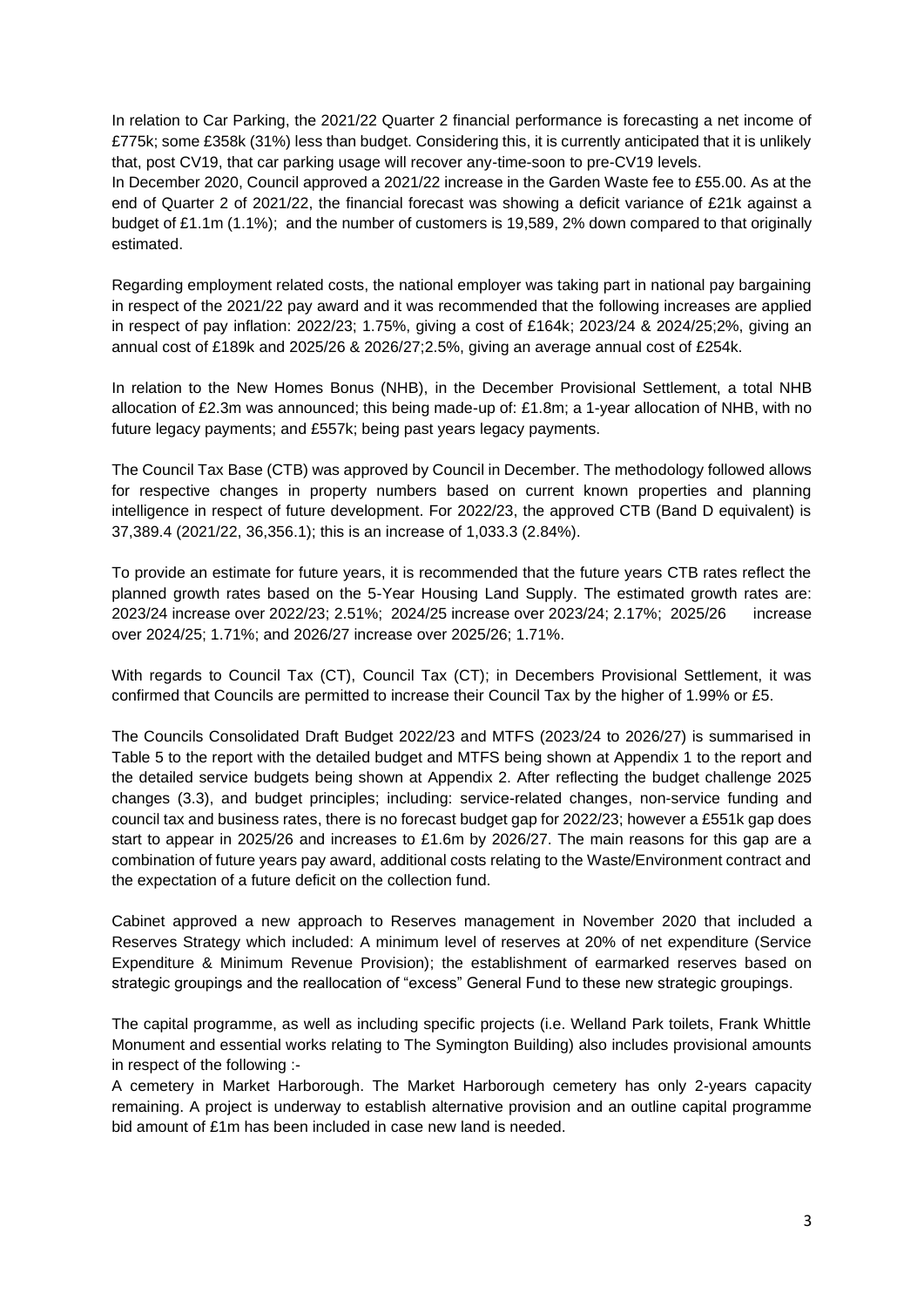A New Depot; as the Council needs a new depot for the start of the new waste/environmental contract. A project is underway to establish alternative provision and an outline capital programme bid amount of £5m has been included for land acquisition and development.

Transformation; it is anticipated that with the implementation of a new "target operating model" some significant future revenue transformation related costs may be incurred. Consequently an outline capital programme bid amounts of £1.5m has been included to meet these costs; this cost can be wholly financed from the application of the Flexible Use of Capital Receipts Strategy that was approved by Council in June 2021.

Hybrid Democratic Virtualisation; it is not typical to include additional items for the current year, but a need has been identified to upgrade the hybrid video streaming equipment in the Council Chamber, and as it is possible to part fund this from Contain Funding, it is opportune to include this within this capital programme.

Highlights of activity over the previous year include the following :-

Delivering services for the most vulnerable in the District through various grants including the Disability Facility grants; assisted to reduce homelessness by helping to develop local temporary accommodation at Roman Way; found local housing provision for three Syrian and one Afghan family within the District; helped with enforcement planning; and taken measures to reduce environmental crime through measures such as the nationally recognised Fly Tipping initiative.

During the pandemic, £5.6 million of business support grants have been paid out to c. 14,000 businesses for the period 1st April 2021 to 31st December 2021, and 8 payments have been made to business specifically affected by the Omicron variant. It was highlighted that HDC were one of the first Councils locally to distribute grants, and ranked very highly on a national basis.

The Council has supported the company managing the District's Leisure Centres over the pandemic period, and has maintained local parks and playgrounds. In addition, £1.5 million of funds via Section 106 funding has been put into community facilities within the District.

1. RESOLVED that the following be approved:

(i) Various service-related budget changes noted in paragraphs 3.5 to 3.11 to the report be included in the Draft 2022/23 Budget and MTFS (2023/24 to 2026/27).

(ii) Various non-service funding budget changes noted in paragraphs  $3.12 - 3.17$  to the report be included in the Draft 2022/23 Budget and MTFS (2023/24 to 2026/27).

(iii) Council Tax, Business Rates and Collection Fund related budget changes noted in paragraphs 3.18 to 3.24 to the report be included in the Draft 2022/23 Budget and MTFS (2023/24 to 2026/27).

a. This includes a £5 increase in Council Tax for 2023/24 and notionally for each year of the MTFS (2024/25 to 2026/27).

(iv) Authority be delegated to the Director, Finance, ICT & Assets, following consultation with the Portfolio Holder for Resources, to distribute the "Final" Forecast 2021/22 Collection Fund Surplus/(Deficit) to respective Preceptors by the statutory deadline (31st January 2022).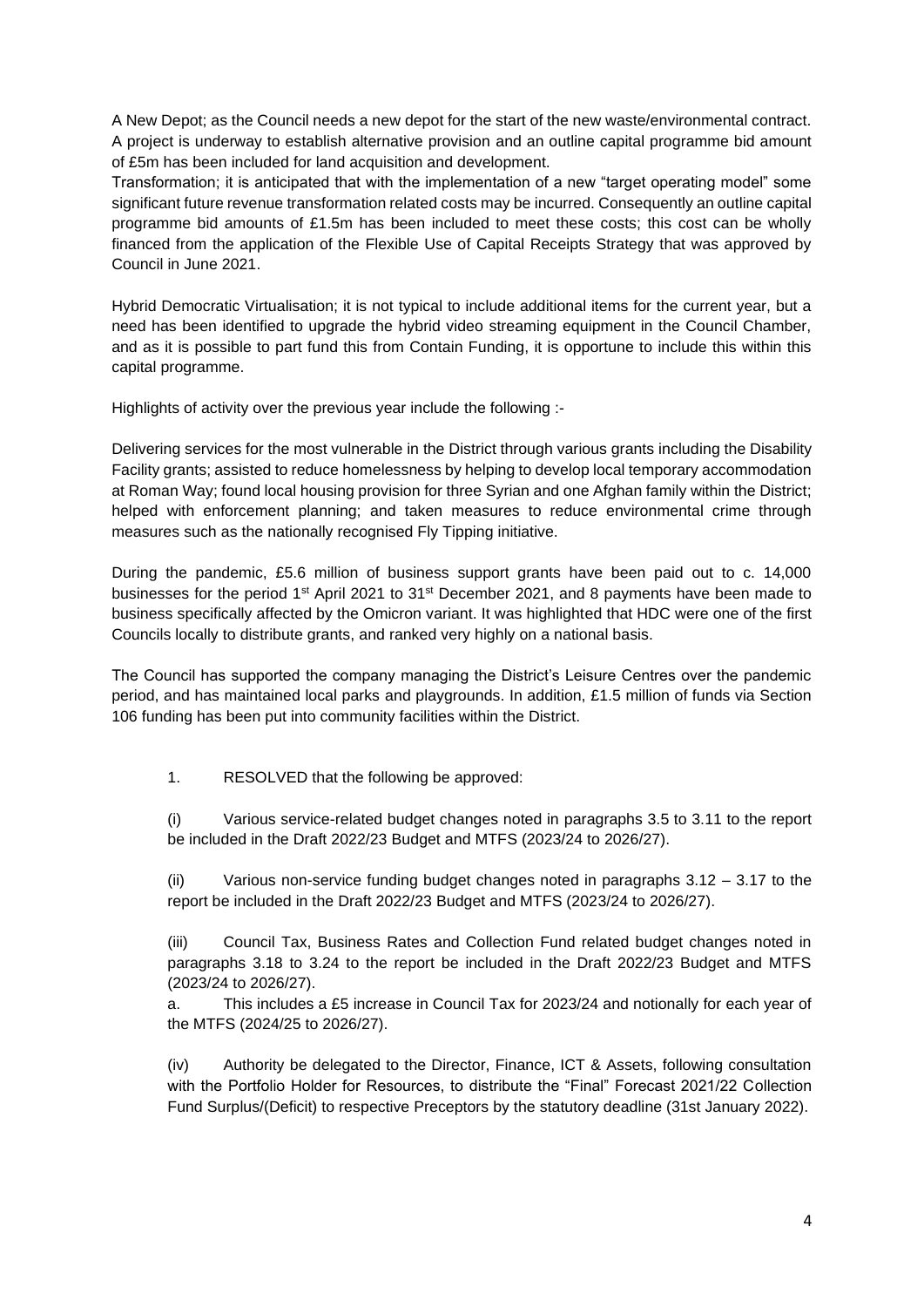(v) Draft Budget 2022/23 and MTFS (2023/24 to 2025/26) summarised at Table 5 (paragraph 3.25 to the report). The detailed service budgets are shown at Appendix 1 and 2 to the report.

(vi) Reserves allocations summarised at Table 6, Appendix 3 to the report.

(vii) Capital Programme for 2022/23 and for the MTFS (2023/24 to 2026/27) summarised at Table 7. The detailed capital programme is shown at Appendix 4 to the report.

2. RESOLVED that the continuation of the transformation programme and continuous improvement be endorsed, thereby ensuring that the Council remains "Committed to Financial Sustainability & Resilience to enable Community Investment".

## Summary of Reasons

To provide the opportunity for consultation on the emerging budget position for 2022/23 and the MTFS, with a focus on the revenue budget and proposals for the capital programme.

# SOUTH LEICESTERSHIRE LOCAL PLAN MAKING – STATEMENT OF COMMON GROUND

The Cabinet considered the report on the South Leicestershire Local Plan Making Statement of Common Ground (SoCG) (November 2021).

In accordance with the Localism Act 2011 and the National Planning Policy Framework (NPPF), local authorities have a duty to collaborate to address strategic planning matters. The Duty to Cooperate is the mechanism for ensuring that this happens. The Duty requires ongoing constructive engagement on the preparation of development plan documents and other activities in relation to the sustainable development and use of land.

Statements of Common Ground (SoCG) are a means of demonstrating the Duty to Cooperate is met, as evidence of effective ongoing collaboration and engagement between partner authorities. A SoCG is a written record of the progress made by strategic plan-making authorities during the process of planning for strategic cross-boundary matters.

The SoCG has been prepared by jointly by Blaby District Council, Harborough District Council and Oadby and Wigston Borough Council working in collaboration. Hinckley and Bosworth Borough Council, as neighbouring authority, is identified as an additional signatory to this Statement of Common Ground. Leicestershire County Council, as Highway Authority, are also an additional signatory. Its purpose is to set out how the Duty to Cooperate has been met in relation to the following strategic issues: transport connectivity; other infrastructure requirements; and development pressures and opportunities.

The SoCG between the south Leicestershire authorities reflects the shared geography underpinning local planning within each of the relevant local authorities. It explains how the authorities share common boundaries and a shared transport network. This means that development in one of the authorities is likely to impact upon each of the others through the strategic and local road networks and other transport routes.

RESOLVED that Cabinet and Council note the South Leicestershire Local Plan Making Statement of Common Ground (SoCG) (November 2021).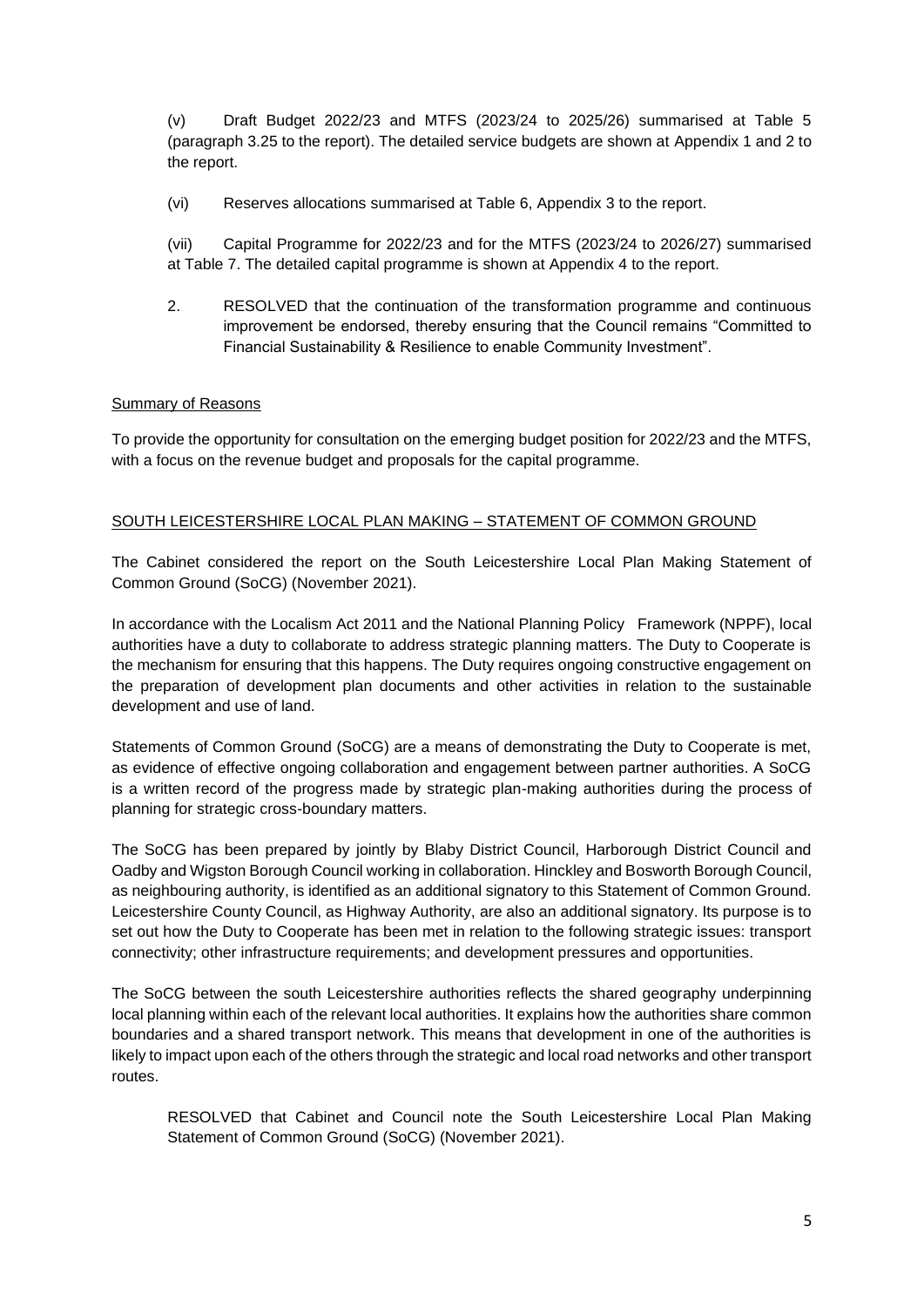# **RECOMMENDED TO COUNCIL that the Council becomes a signatory to the Statement of Common Ground (as set out in Appendix A to the report).**

# Summary of Reasons

To become a signatory to the South Leicestershire Local Plan Making Statement of Common Ground (SoCG), together with the other local authorities within the south Leicestershire area, namely Blaby District Council and Oadby and Wigston Borough Council ("the three authorities").

# REVIEW OF THE LEICESTERSHIRE MUNICIPAL WASTE MANAGEMENT STRATEGY

The Cabinet considered the report outlining the approach to the public consultation for the review of the Leicestershire Municipal Waste Management Strategy (LMWMS).

The Leicestershire Waste Partnership have commissioned Frith Resource Management to undertake a full review of the Leicestershire Municipal Waste Management Strategy.

The national Resources and Waste Strategy (RWS) was released in 2018. The RWS focuses on known problems with effective solutions that will reduce reliance on single use plastics, cut confusion over household recycling, tackle the problems of packaging and end food waste.

The RWS outlines how the Government aims to make the UK more resource efficient and to move towards a circular economy which keeps resources in use for longer. The RWS covers the period until 2050 and includes the Circular Economy Package (CEP) target of 65% recycling rate of municipal solid waste by 2035.

Following on from the national RWS two rounds of consultations have been released. These include the forthcoming changes that are anticipated to impact on local waste services including mandatory weekly food waste collections, free garden waste collections, the introduction of a deposit return scheme for single use drinks containers, extended producer responsibility for packaging (this is in essence where the full cost of collection, recycling and disposing of packaging is met by the producers of the packaging) and a move towards consistent collections for all local authorities. The results of the consultations have not yet been published.

All partner authorities will consider the approach to the public consultation in December 21/January 22 before the public consultation is launched, and it is anticipated that the public consultation process will be launched during January 2022.

RESOLVED that:

- (i) the process of a full review of the LMWMS be supported, and a public consultation be undertaken for a period of 12 weeks.
- (ii) each authority within the Leicestershire Waste Partnership (LWP) is in the process of seeking approval to the approach for the public consultation which forms part of the process of a review of a Joint Municipal Waste Management Strategy as per Government guidelines. A consistent template report has been produced for the LWP, setting out the approach to the public consultation, including key elements to allow for all Partners to secure collective approval for the next stage of the process, please see below.